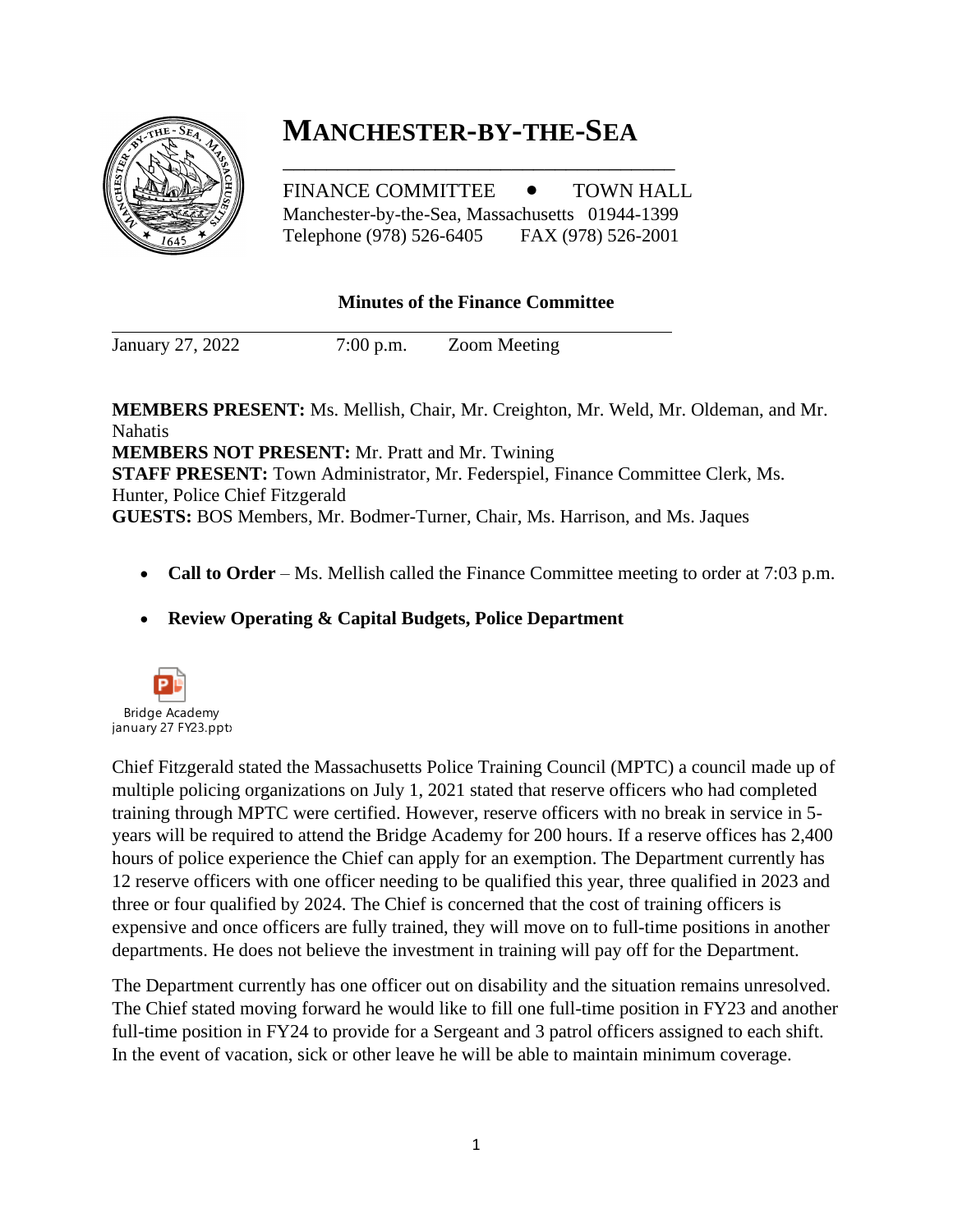Mr. Weld requested clarification around what the Chief was requesting. The Chief is hoping that the situation with the officer out on leave will be resolved and his position filled and in addition the Chief is requesting one additional new hire in FY23. Mr. Weld asked what the current budget reflected, the Chief replied, status quo. Mr. Oldeman requested confirmation around the all-in cost of hiring a new officer. Mr. Federspiel stated close to \$100K but benefits would not be included in the Department budget and to add \$80K for to the salary line for a new officer. It was noted that the officer on disability is at two thirds pay. Chief Fitzgerald indicated without sufficient staff this past year the Department has been required to utilize forced overtime for 110 shifts.

Mr. Oldeman asked if the budget could accommodate the Chief's request. Mr. Federspiel stated yes but the Committee needed to be mindful of additional requests from other Departments. Ms. Mellish stated the Police Department is at a disadvantage given the new law and we need to accommodate the Police Department. Mr. Federspiel supports the Chief's phased in approach noting the proposed hiring will save on training and overtime. Mr. Creighton asked how other small towns were managing. The Chief replied Essex hopes to hire three new full-time officers and Rockport is down five officers.

Ms. Mellish asked for the consensus of the Committee around Chief Fitzgerald's request. Mr. Weld, Mr. Creighton, Mr. Oldeman and Mr. Nahatis were all in support.

Police Department Capital Budget

- o Annual vehicle replacement part of fleet maintenance.
- o Motorcycle lease will be paid off with the FY23 payment.
- o Dispatch records management system, assuming Dispatch remains in Town.
- o Speed trailer the Town was able to get 2 for 1 and this is the pay off of the balance.
- o Tasers the Department currently has 3 tasers one for each officer on duty and a spare. The proposed capital item provides for a taser assigned to each officer with training cartridges and certification. This will allow all officers to have the same level of force including the SRO and an officer on the Harbor.
- o Radio upgrade to digital.

Mr. Oldeman asked if the tasers were being purchased. Chief Fitzgerald confirmed this was a purchase. Ms. Mellish asked how long tasers last, the Chief replied 10-years with an up-front cost of \$2,500.00 including training and cartridges and purchased over 5-years at the end of 5 years the Department will need to pay for training and cartridges. All officers are required to be certified annually on firearm and taser use.

Mr. Creighton asked if the Town was adequately covered for liability insurance for Public Safety. Mr. Federspiel replied the Town is covered and the Department's certification, training and policies all contribute to a favorable liability rate. Mr. Weld asked if Police Department facilities are included in the Town Hall budget noting the Police Department utilizes every square inch of space in their assigned area. The Police Department is included in Town Hall facilities.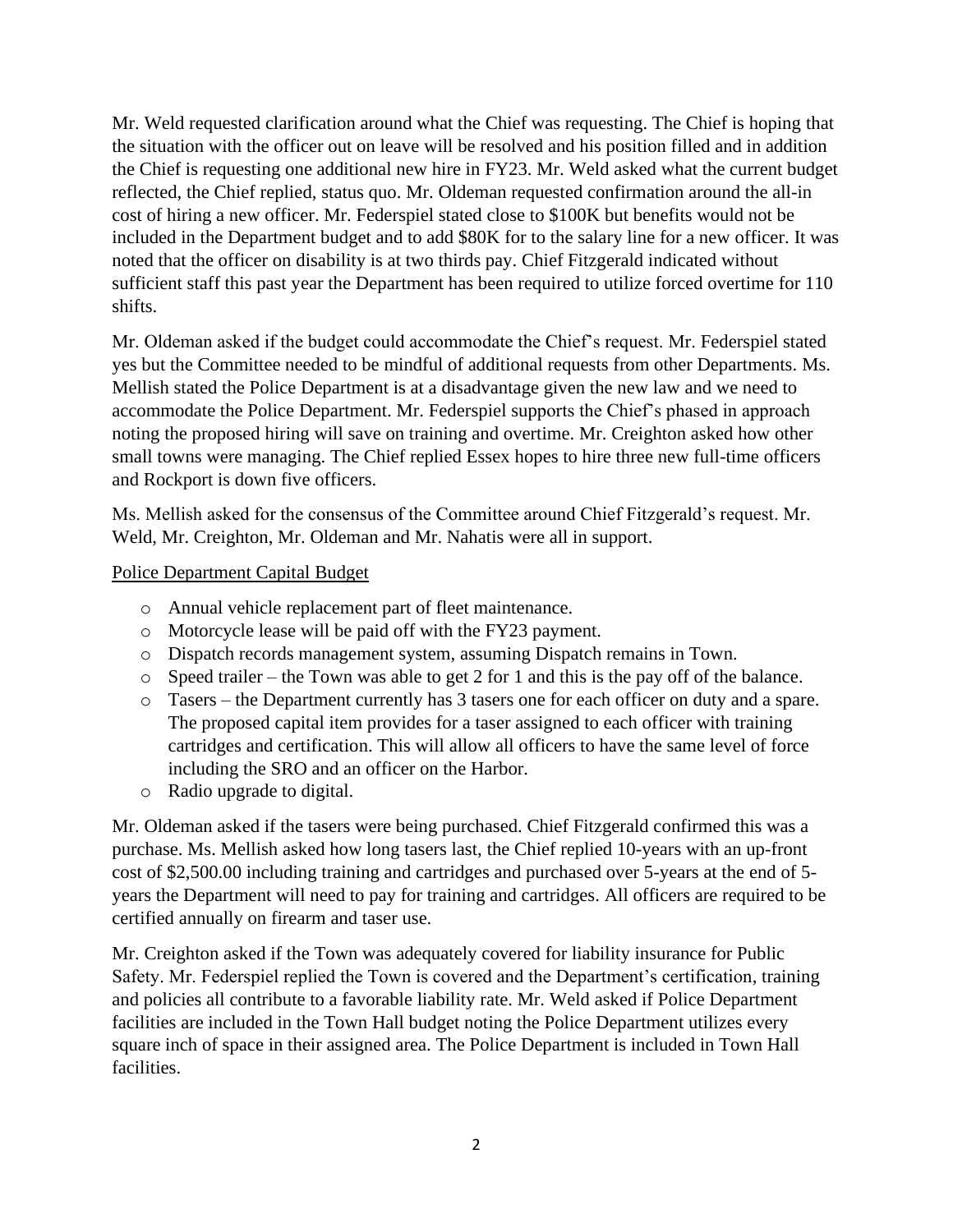Mr. Creighton asked if overtime could be broken out in the budget, it is currently all in the oneline-item salaries. He would like to see it quarterly. Ms. Mellish confirmed that with the addition of one officer the Department would realize a decrease in overtime. Mr. Federspiel confirmed that was correct. Chief Fitzgerald stated the SRO was doing a great job and had done an exemplary job of networking. He specifically mentioned the  $8<sup>th</sup>$  grade summer series last summer when the entire 8<sup>th</sup> grade class joined her at Captain Dusty's for ice cream.

The Committee discussed the wild card in the Department budget, Dispatch. Mr. Federspiel stated at Annual Town Meeting when residents vote on Dispatch the Warrant Article will include Plan A (move to regional) Plan B (remain in Town) with proposed funding associated with each plan.

- **Quarterly Reports –** Ms. Mainville is on vacation.
- o Ms. Mellish stated she believed most items were in line and we are halfway through FY22
- o Mr. Oldeman asked about excise tax revenue. Mr. Federspiel stated the billing for excise taxes goes out in February and taxes are due in March.
- o Ms. Mellish noted that Recreation spending had picked up this quarter.
- o Mr. Nahatis indicated the Town Clerk was spending faster than anticipated. Mr. Federspiel noted the Fall Town Meeting required a lot of technology and there were two special elections for State Representative. Mr. Federspiel thought the Town Clerk's budget may be over but less than \$10K.

## • **Discuss Responsibilities Under MBTS General By-Law Article VI**

Ms. Mellish included the General By-Law for discussion. She is hearing from some residents that work is going on in Town and the Finance Committee is not weighing in on the work. Ms. Mellish noted areas of concern appear to be Planning Board (PB) recodification recommendations, ADU's by right, multi-housing one-half mile within the Commuter Rail, and the DPW site. She asked Committee members how they believe the Committee should deal with this type of issue. Stating that residents are looking for additional information not just a statement that the Committee supports a specific warrant article.

Mr. Oldeman noted that anything on the Warrant that is a financial issue the Chair speaks to the issue at Town Meeting. Ms. Mellish stated a small number of people are looking for something in writing from the Committee. Mr. Creighton stated the Committee is focused on the budget through mid-February at which time the Committee meets with the Auditors. If there are specific areas around the PB the Committee could meet with the PB, think through financial issues, and write something up. Mr. Creighton believes the Committee can identify possible areas of concern and look at them through the financial lens.

Mr. Weld proposed a handout around issues that are of concern and residents can join in the discussion when the Committee is meeting. There will need to be some flexibility around timing given the budget process.